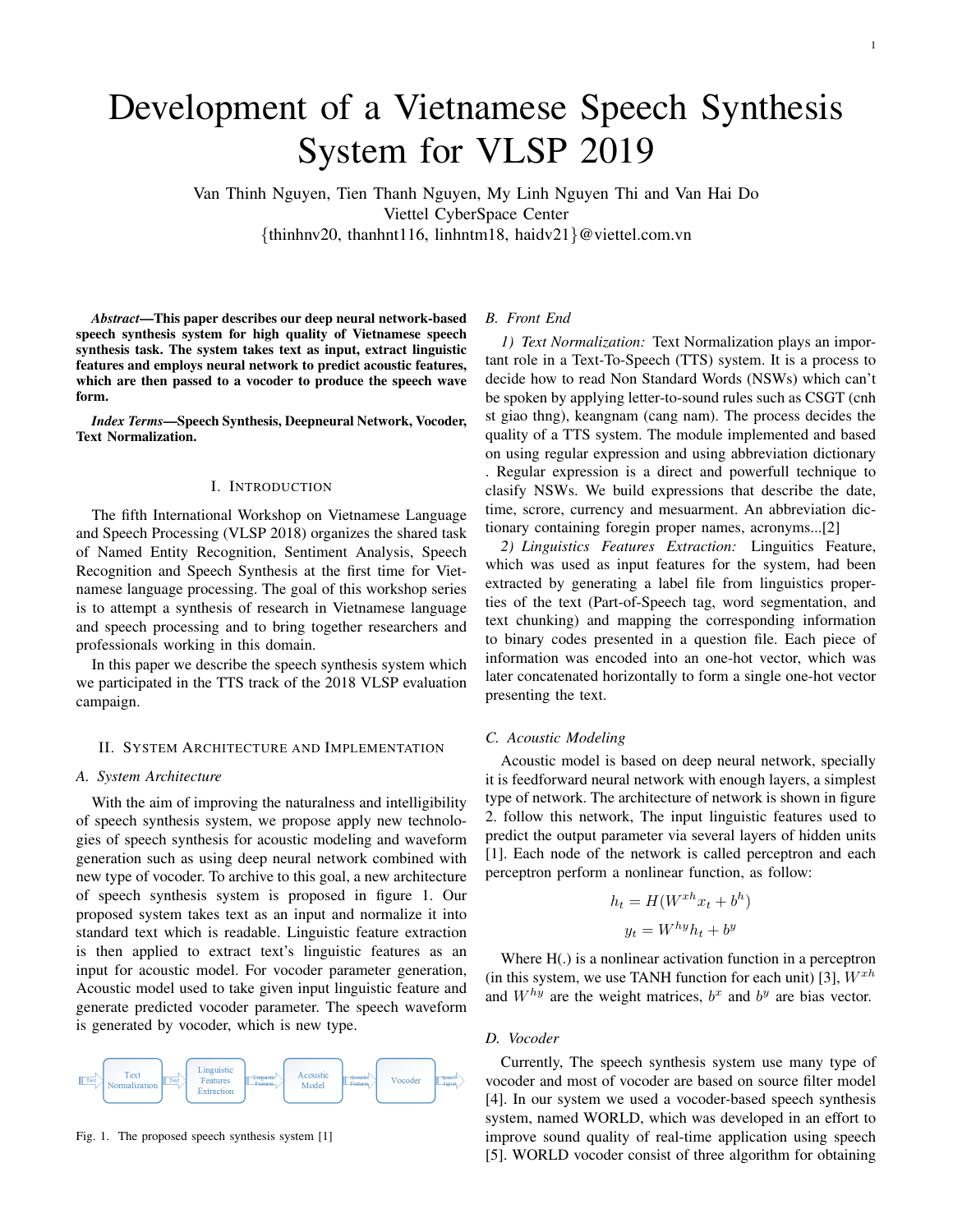

Fig. 2. The feedforward neural network for acoustic modeling

three speech parameters, which are F0 contour estimated with DIO [6], spectral envelop is estimated with CheapTrick [7] and excitation signal is estimated with PLATINUM used as an aperiodic parameter [8], and a synthesis algorithms for obtaining three parameter as an input. With WORLD vocoder, speech parameter predicted from acoustic model which correspond to input text sentence, will be used for produce speech waveform.

#### III. EXPERIMENTAL SETUP AND RESULTS

#### *A. Data Preparation*

In this section, we describe our effort to process VLSP dataset with include two difference corpus. Big corpus have more than 22 hours of recording audio which have much more noise type, and Small corpus have 45 minute of high quality of recording audio. The noise in the silience of signal is removed, the silience is added into start and end of signal. With both corpus, the transcript is corrected by our phonetic dictionary.

#### *B. Experimental Setup*

To demonstrate how we archive high quality of speech synthesis, we report experimental setup for this architecture. we used speech corpus collected in previous section. With Big corpus, 13,703 utterances were used for training, 614 as a development set, and 614 as the evaluation set. With Small corpus 740 utterances were used for training, 80 for test set.

The input features for neural network, is extracted by frontend, consisted 632 features. 623 of these derived from linguistic context, including phoneme identity, part of speech and positional information within a syllable, word, phrase, etc. The remain 9 features are within phoneme positional information. The speech acoustic features extracted by WORLD vocoder for both training and decoding. Each speech feature vecor contain 60 dimensional Mel Cepstral Coefficients (MFCCs), 5 band aperiodicities (BAPs) and fundamental frequency on log scale (logF0) at 5 milliseconds frame intervals.

Deep neural network is configured with 6 feedforward hidden layers and each layer has 1024 hyerbolic tangent unit.

## *C. Results*

The objective result of the system trained with Big corpus and Small corpus are presented in table 1. it shown that, MCD: Mel cepstral distortion [9], BAP: distortion of band aperiodicities and V/UV: voice/unvoice error are quite low, that mean we has traned good acoustic model which return the best result. F0 RMSE is caculated on linear scale.

TABLE I THE OBJECTIVE RESULT OF SPEECH SYNTHESIS SYSTEM

|                     | $MCD$ ( $dB$ ) | $BAP$ ( $dB$ ) | FO RMSE (Hz) | $V/UV(\%)$ |
|---------------------|----------------|----------------|--------------|------------|
| Big corpus system   | 5.379          | 0.154          | 34.497       | 25.212     |
| Small corpus system | 5.661          | 0.431          | 27.480       | 10.978     |

The subjective results presented in table 2. this table show mean opinion score of two system and score of natural audio.

TABLE II THE SUBJECTIVE RESULTS

|                       | Big corpus | Small corpus |
|-----------------------|------------|--------------|
| MOS of TTS system     | 2.3        | 3.3          |
| MOS of Natural speech |            |              |

## IV. CONCLUSION

In this paper our speech synthesis system based deep neural network is shown, the deep nearal network applied in noise data shows a worse quality than clean data even the amount of data is much larger. the result the text to speech system based on deep neural network still poor compared to natural speech, therefore in the future we will implement better technology like End to End speech systhesis based sequence to sequence model to archive better quality.

## V.

#### **REFERENCES**

- [1] Z. Wu, O. Watts, and S. King, "Merlin: An open source neural network speech synthesis system," *Proc. SSW, Sunnyvale, USA*, 2016.
- [2] D. A. Tuan, P. T. Lam, and P. D. Hung, "A study of text normalization in vietnamese for text-to-speech system.'
- [3] J. Jantzen, "Introduction to perceptron networks," *Technical University of Denmark, Lyngby, Denmark, Technical Report*, 1998.
- [4] F. Espic, C. Valentini-Botinhao, and S. King, "Direct modelling of magnitude and phase spectra for statistical parametric speech synthesis," *Proc. Interspeech, Stochohlm, Sweden*, 2017.
- [5] M. Morise, F. Yokomori, and K. Ozawa, "World: a vocoder-based high-quality speech synthesis system for real-time applications," *IEICE TRANSACTIONS on Information and Systems*, vol. 99, no. 7, pp. 1877– 1884, 2016.
- [6] M. Morise, H. Kawahara, and H. Katayose, "Fast and reliable f0 estimation method based on the period extraction of vocal fold vibration of singing voice and speech," in *Audio Engineering Society Conference: 35th International Conference: Audio for Games*. Audio Engineering Society, 2009.